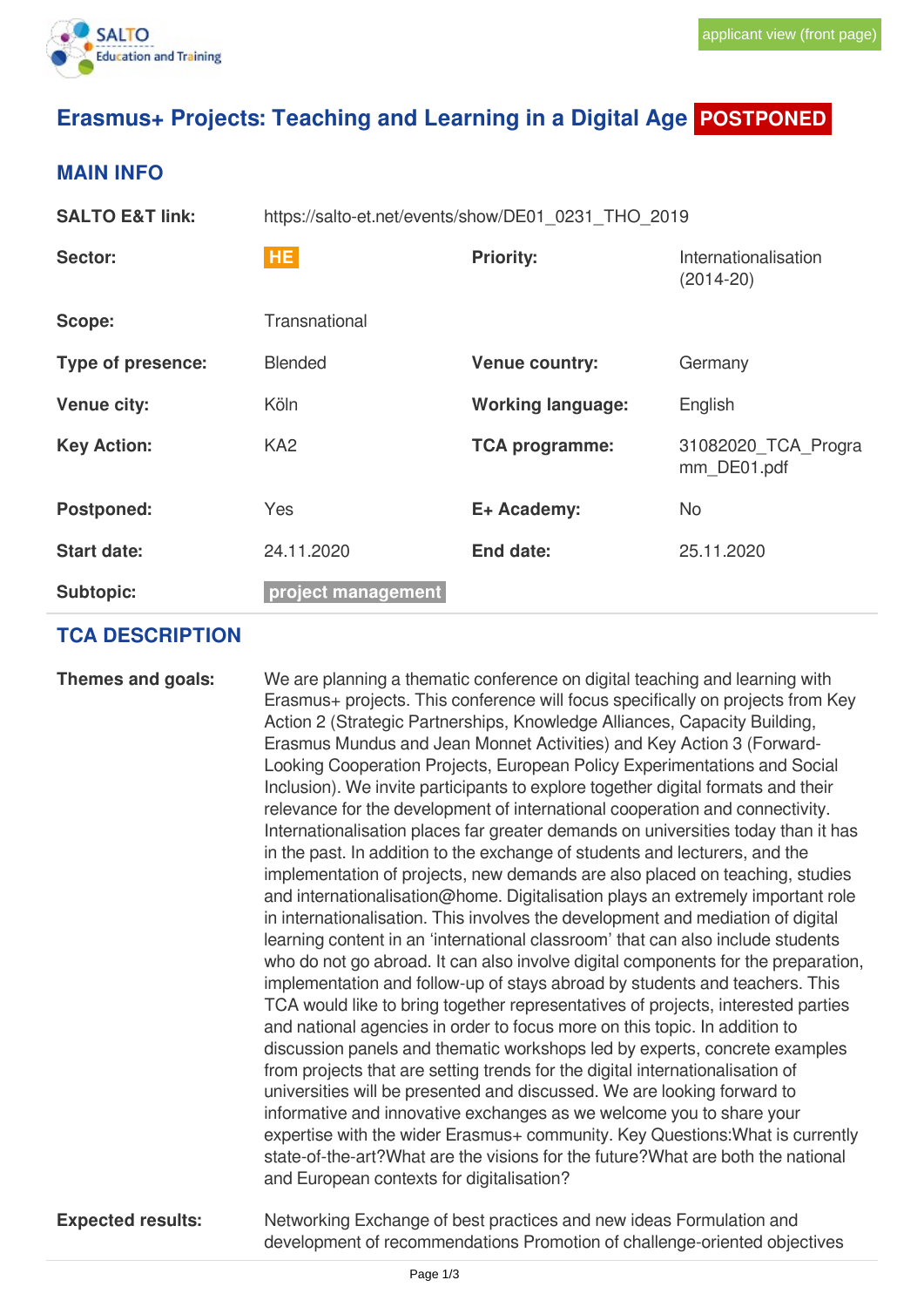

| <b>Additional</b><br>information:                                    | 3 participants per NA (1 participant with project, 1 participant without project,<br>but with experience in the field and 1 interested participant) 1 NA representative                                                                                                                                                                                                                                                                                                                                                                                                                                                                                                                                                                                                                                           |  |  |  |  |
|----------------------------------------------------------------------|-------------------------------------------------------------------------------------------------------------------------------------------------------------------------------------------------------------------------------------------------------------------------------------------------------------------------------------------------------------------------------------------------------------------------------------------------------------------------------------------------------------------------------------------------------------------------------------------------------------------------------------------------------------------------------------------------------------------------------------------------------------------------------------------------------------------|--|--|--|--|
| <b>PARTNERS AND PARTICIPANTS</b>                                     |                                                                                                                                                                                                                                                                                                                                                                                                                                                                                                                                                                                                                                                                                                                                                                                                                   |  |  |  |  |
| <b>Organiser NA:</b>                                                 | DE01 - Nationale Agentur für EU-Hochschulzusammenarbeit im Deutschen<br>Akademischen Austauschdienst                                                                                                                                                                                                                                                                                                                                                                                                                                                                                                                                                                                                                                                                                                              |  |  |  |  |
| <b>Number of</b><br>participants:                                    | 100                                                                                                                                                                                                                                                                                                                                                                                                                                                                                                                                                                                                                                                                                                                                                                                                               |  |  |  |  |
| <b>Profile of participants:</b>                                      | Project coordinators/representatives, experts from relevant fields, potential<br>stakeholders as well as representatives of the National Agency. We would also<br>like to invite a small number of university students to participate should their<br>studies or interests be relevant to this event. Projects should comprise the<br>following features: The project in question should be funded by one of the<br>instruments of Key Action 1-3. Innovative, forward-looking approaches in the<br>field of digitalisation should constitute the core topic of the project. The general<br>objective of the project should be the enhancement of internationalisation<br>through digitalisation. The project should have produced some findings already<br>which can be shown and discussed during the workshop. |  |  |  |  |
| <b>Participants per</b><br>country:                                  | $3 - Any$                                                                                                                                                                                                                                                                                                                                                                                                                                                                                                                                                                                                                                                                                                                                                                                                         |  |  |  |  |
| <b>Applied as Co-</b><br>organising partner(s):                      |                                                                                                                                                                                                                                                                                                                                                                                                                                                                                                                                                                                                                                                                                                                                                                                                                   |  |  |  |  |
| <b>Pending co-</b><br>organising partner<br>application(s):          |                                                                                                                                                                                                                                                                                                                                                                                                                                                                                                                                                                                                                                                                                                                                                                                                                   |  |  |  |  |
| <b>Accepted co-</b><br>organising partner(s):                        |                                                                                                                                                                                                                                                                                                                                                                                                                                                                                                                                                                                                                                                                                                                                                                                                                   |  |  |  |  |
| Sending partner(s) -<br><b>Booked places:</b>                        | AT01 - 3 BE01 - 1 CZ01 - 4 EE01 - 2 FI01 - 2 HR01 - 2 HU01 - 4<br>IS01 - 2 IT02 - 3 MT01 - 2 NL01 - 2 NO01 - 3 PL01 - 1 SI01 - 2<br>BG01 - 2 MK01 - 2 PT01 - 2 SE01 - 2 TR01 - 3 IE02 - 1 RS01 - 2                                                                                                                                                                                                                                                                                                                                                                                                                                                                                                                                                                                                                |  |  |  |  |
| <b>Pending Sending</b><br>partner application(s)<br>- Booked places: |                                                                                                                                                                                                                                                                                                                                                                                                                                                                                                                                                                                                                                                                                                                                                                                                                   |  |  |  |  |
| <b>Accepted Sending</b><br>partner(s) - Accepted<br>places:          | AT01 - 3 BE01 - 1 CZ01 - 4 EE01 - 2 FI01 - 4 HR01 - 3 HU01 - 4<br>IS01 - 3   IT02 - 3   MT01 - 2   NL01 - 2   NO01 - 3   PL01 - 1   SI01 - 2  <br>BG01 - 2 MK01 - 2 PT01 - 2 SE01 - 5 TR01 - 4 IE02 - 4 RS01 - 3                                                                                                                                                                                                                                                                                                                                                                                                                                                                                                                                                                                                  |  |  |  |  |
| <b>Pending booked</b><br>places:                                     | $\mathbf 0$                                                                                                                                                                                                                                                                                                                                                                                                                                                                                                                                                                                                                                                                                                                                                                                                       |  |  |  |  |
| <b>Accepted places:</b>                                              | 59                                                                                                                                                                                                                                                                                                                                                                                                                                                                                                                                                                                                                                                                                                                                                                                                                |  |  |  |  |